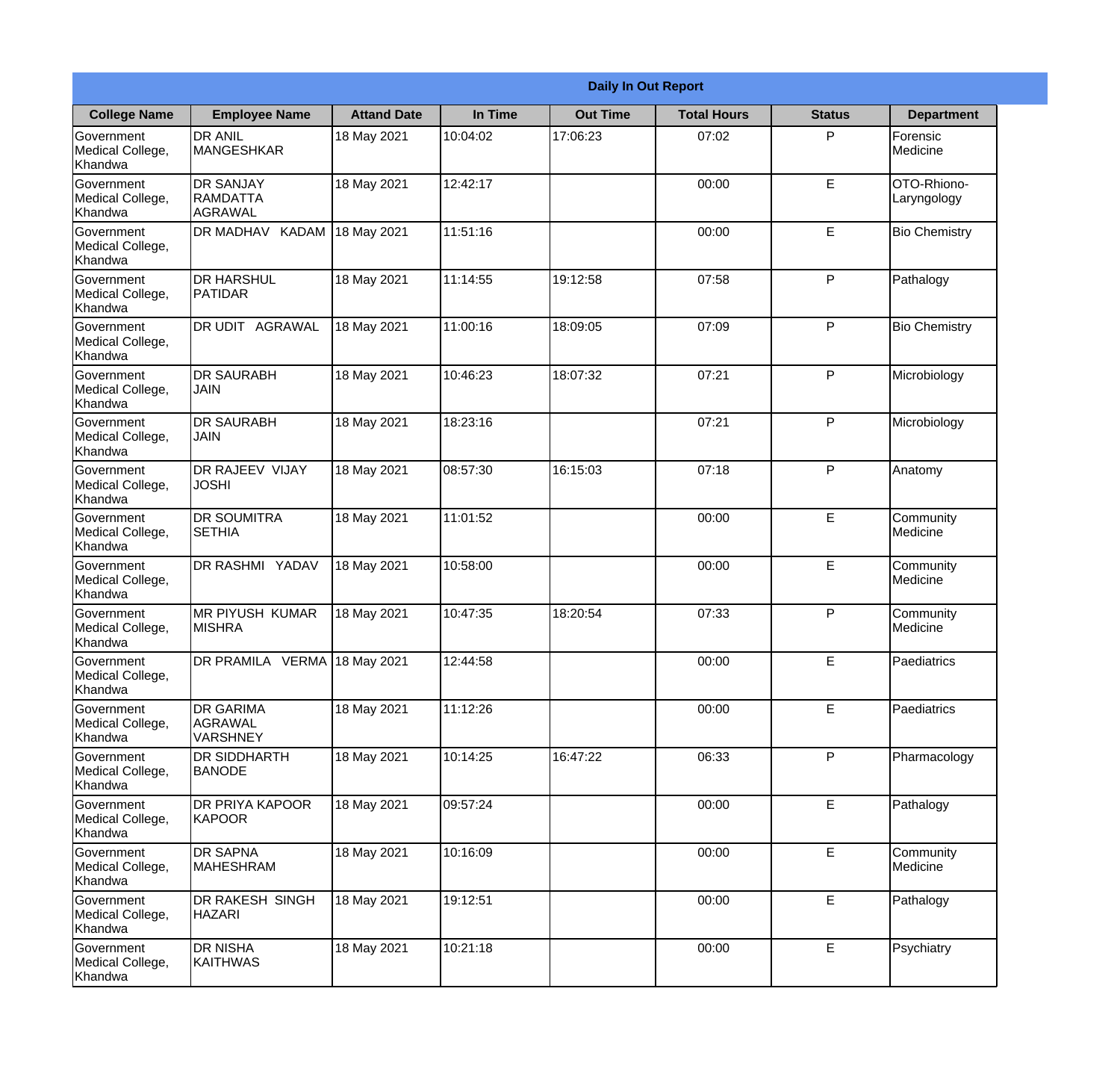| <b>Designation</b>                  | <b>Category</b> |
|-------------------------------------|-----------------|
| Assistant Professor   Para Clinical |                 |
| Professor                           | Clinical        |
| <b>Assistant Professor</b>          | Non Clinical    |
| <b>Assistant Professor</b>          | Para Clinical   |
| Associate Professor Non Clinical    |                 |
| Associate Professor Para Clinical   |                 |
| Associate Professor   Para Clinical |                 |
| Assistant Professor   Non Clinical  |                 |
| Assistant Professor   Para Clinical |                 |
| <b>Assistant Professor</b>          | Para Clinical   |
| Statistician                        | Para Clinical   |
| Professor                           | Clinical        |
| Associate Professor Clinical        |                 |
| Associate Professor Para Clinical   |                 |
| Demonstrator/Tutor   Para Clinical  |                 |
| Associate Professor   Para Clinical |                 |
| Professor                           | Para Clinical   |
| Assistant Professor   Clinical      |                 |

## **Daily In Out Report**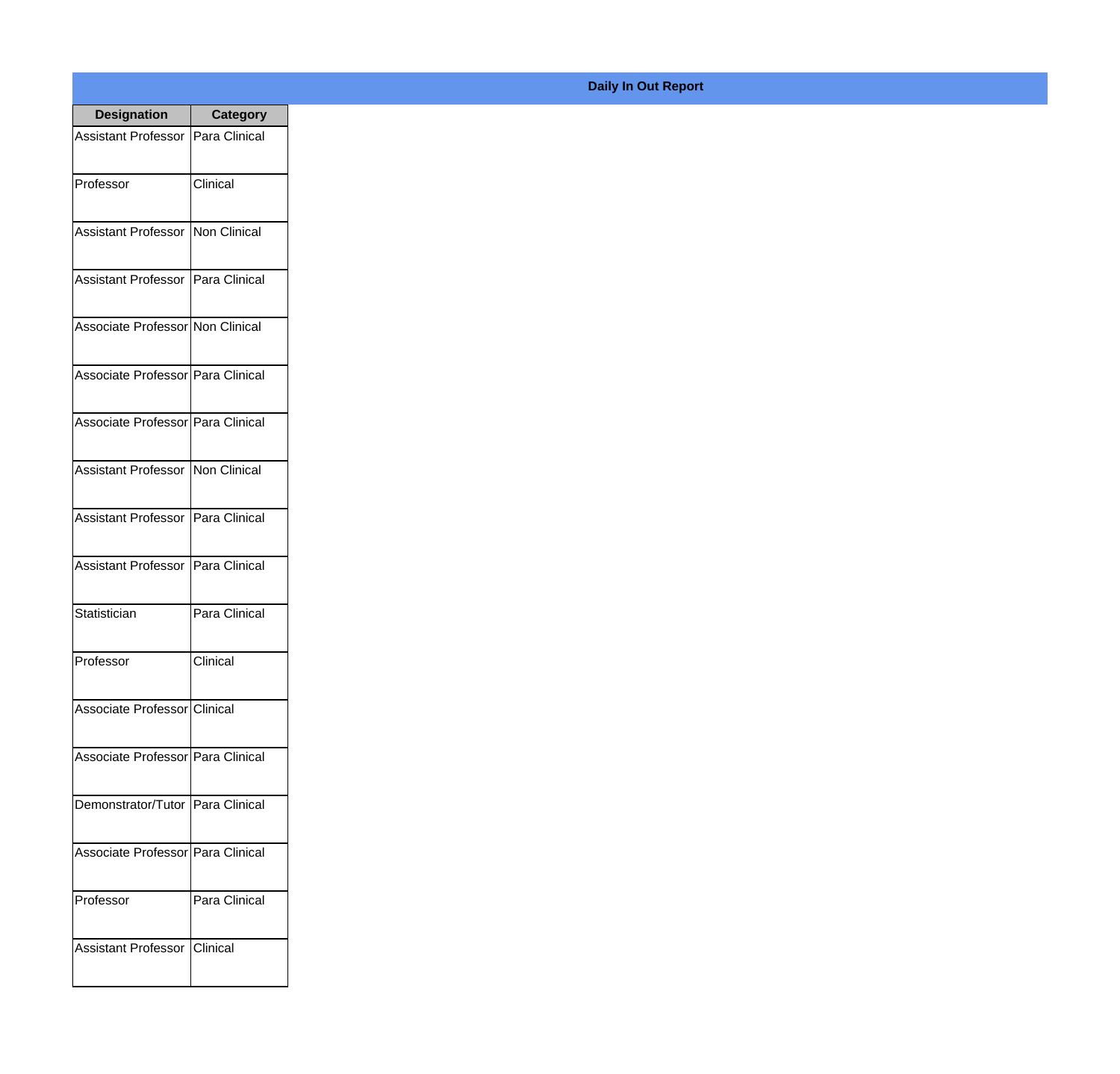| <b>Daily In Out Report</b>                       |                                                 |             |          |          |       |   |                             |
|--------------------------------------------------|-------------------------------------------------|-------------|----------|----------|-------|---|-----------------------------|
| Government<br>Medical College,<br>Khandwa        | DR SHAIKH M.KHALIQ 18 May 2021                  |             | 12:03:53 |          | 00:00 | E | <b>Bio Chemistry</b>        |
| Government<br>Medical College,<br>Khandwa        | <b>DR ASHOK</b><br>BHAUSAHEB NAJAN              | 18 May 2021 | 10:48:48 |          | 00:00 | E | Forensic<br>Medicine        |
| Government<br>Medical College,<br>Khandwa        | <b>DR NITESHKUMAR</b><br>IKISHORILAL<br>RATHORE | 18 May 2021 | 10:58:59 |          | 00:00 | E | Pharmacology                |
| <b>Government</b><br>Medical College,<br>Khandwa | <b>DR PRIYESH</b><br><b>MARSKOLE</b>            | 18 May 2021 | 17:27:22 | 17:28:12 | 00:01 | P | Community<br>Medicine       |
| Government<br>Medical College,<br>Khandwa        | <b>DR SANGEETA</b><br><b>CHINCHOLE</b>          | 18 May 2021 | 10:56:40 |          | 00:00 | E | Physiology                  |
| Government<br>Medical College,<br>Khandwa        | DR NISHA MANDLOI<br>IPANWAR                     | 18 May 2021 | 10:05:33 | 16:56:48 | 06:51 | P | Obstetrics &<br>Gynaecology |
| Government<br>Medical College,<br>Khandwa        | DR NANDINI DIXIT                                | 18 May 2021 | 12:18:10 |          | 00:00 | Е | Paediatrics                 |
| Government<br>Medical College,<br>Khandwa        | <b>DR MUKTESHWARI</b><br>IGUPTA                 | 18 May 2021 | 11:51:43 | 18:24:20 | 06:33 | P | Pharmacology                |